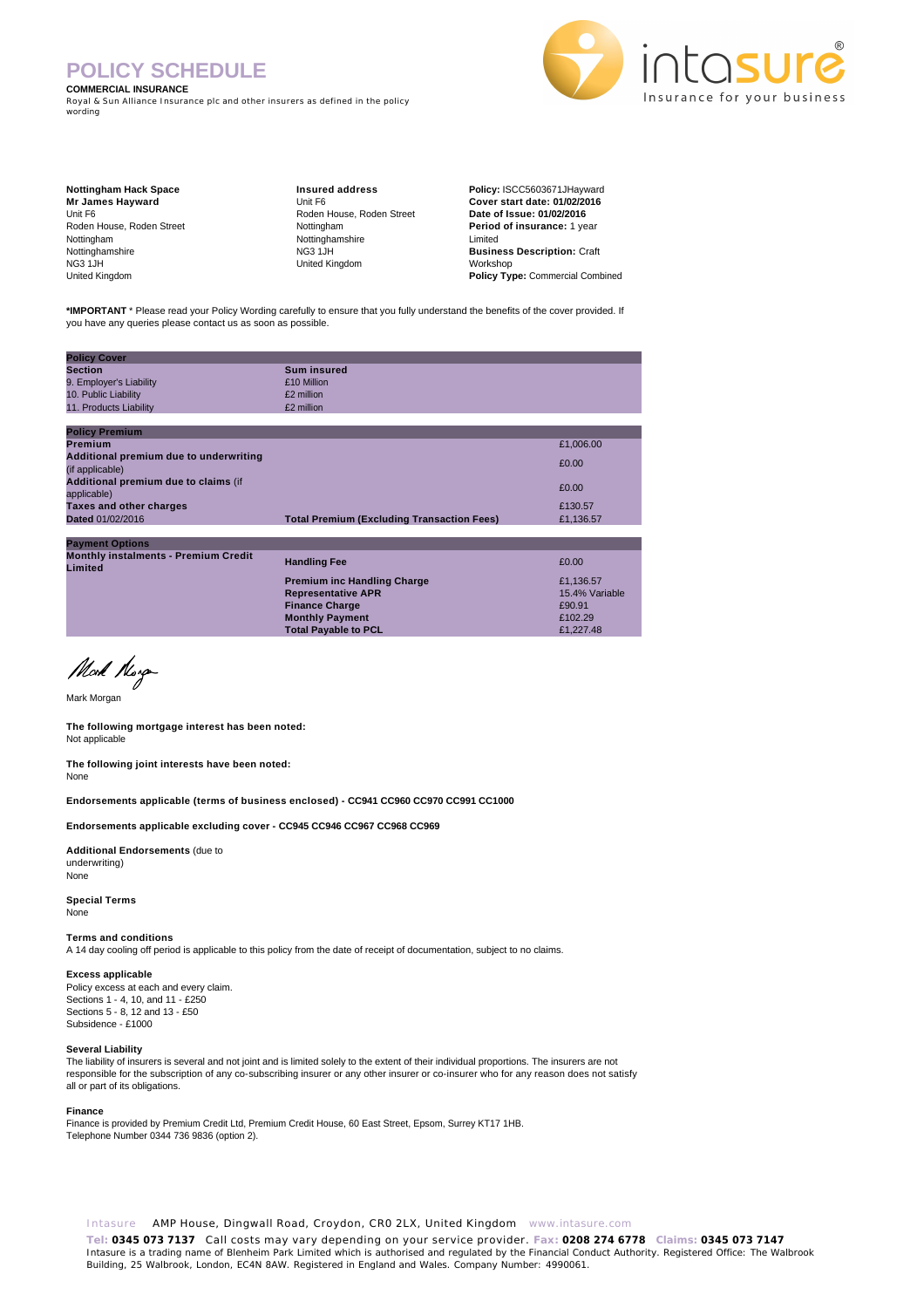

## **Endorsements applicable**

## **CC941 - Bona Fide Sub-Contractors Clause**

It is warranted by the Insured that all sub-contractors that they engage

- maintain employers' liability and public liability policies that provide:
- Employers' liability coverage with a limit of indemnity of not less than £10,000,000 any one occurrence
- Public liability coverage with an indemnity limit of not less than the
- limits provided by this Policy
- An indemnity to the Insured as principal

It is further warranted by the Insured that they do not assume by agreement any liability or potential liability that would not have attached to them in the absence of such agreement, including but not limited to, the assumption of any liability or potential liability on behalf of any bona fide sub-contractor, or the waiver of any rights of recourse against any bona fide sub-contractor.

# **CC945 - Abuse Exclusion**

Insurers shall have no liability under this Policy to provide any indemnity or benefit for any legal liability under Section 10 directly or indirectly resulting from or in consequence of abuse of any nature whether direct or indirect.

## **CC946 - Heat Work Away Exclusion**

Insurers shall have no liability under this Policy to provide any indemnity or benefit for any legal liability under Section 10, directly or indirectly resulting from or in consequence of the performance of work involving the application of heat other than on Premises owned, leased or rented by the Insured.

## **CC960 - Rights of Recourse Warranty**

It is warranted by the Insured that precedent to the liability of Insurers hereon, full Rights of Recourse are maintained against any manufacturer or supplier with whom they have entered into a legal contract for the provision of products or components.

## **CC967 - Professional Services Exclusion (Applicable to Section 10)**

Insurers shall have no liability under this Policy to provide any indemnity or benefit for any legal liability arising out of breach of professional duty or wrongful or inadequate advice, whether a fee is charged or not. It is hereby noted and agreed that this Exclusion replaces Exceptions to Section 10, Exclusion 7.

## **CC968 - USA and Canada Products Exclusion**

Insurers shall have no liability under this Policy to provide any indemnity or benefit for any legal liability arising out of any products supplied, including products supplied prior to the inception of this insurance which the Insured knows, or could have reasonably been expected to know, would be used within the United States of America or Canada.

# **CC969 - High Risk Location Exclusion**

Insurers shall have no liability under this Policy to provide any indemnity or benefit for any legal liability arising out of or in connection with work undertaken on or at any of the following locations or Premises:

- refineries, bulk storage or production Premises in the oil, gas or chemical industries.
- offshore structures and work underground or underwater.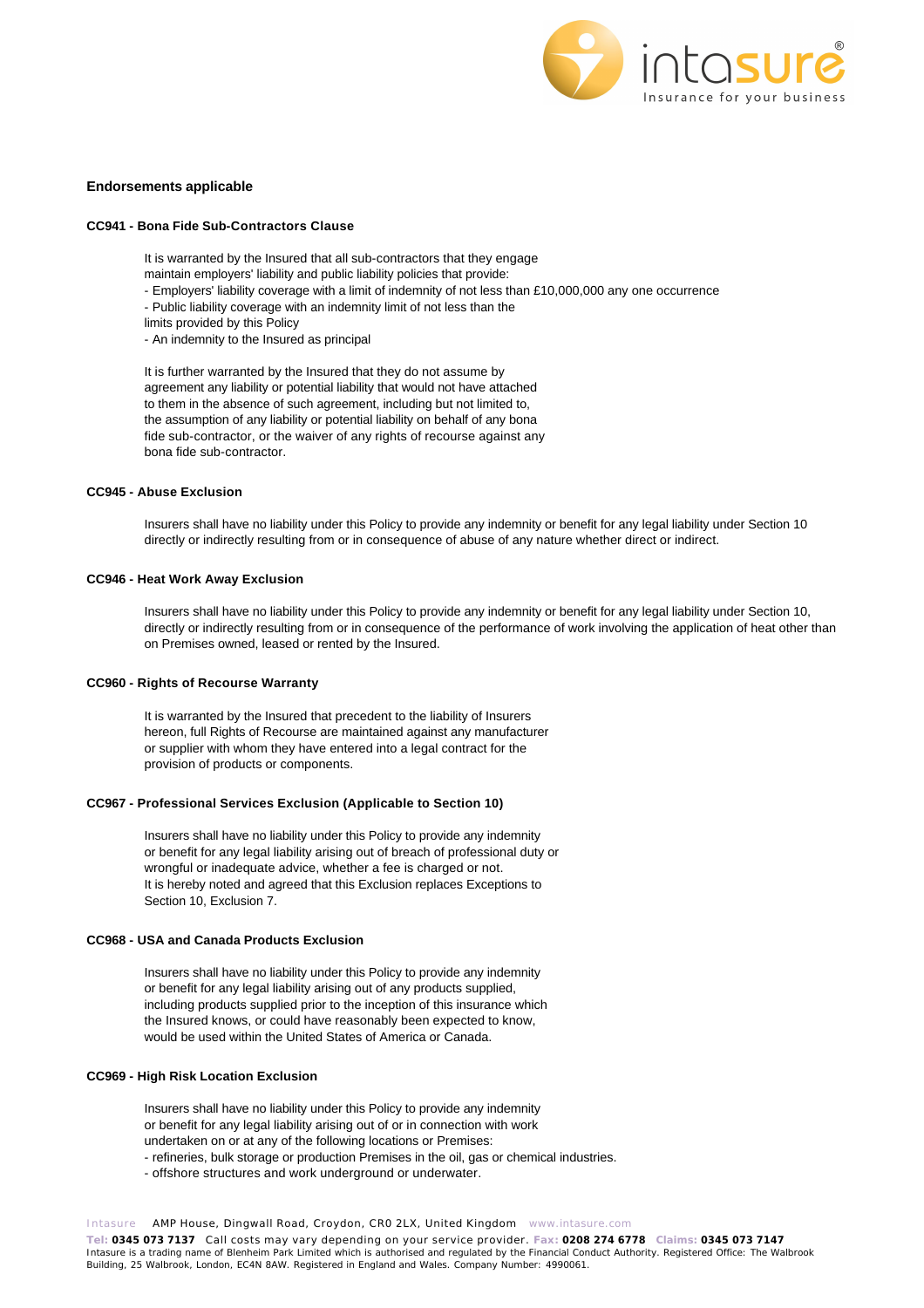

- aircraft, hovercraft, aerospace systems or watercraft (other than at docks, harbours, boatyards or inland waterways not involving the use of heat).

- railways or airports.

# **CC970 - Personal Protective Equipment Warranty**

It is a condition precedent to the liability of Insurers that the use or wearing of Personal Protective Equipment by any Person Employed is rigorously enforced and that Personal Protective Equipment is supplied to the Person Employed and that a formal record is maintained confirming receipt of such equipment.

# **CC991 - Burning and Welding Warranty**

The Insured hereby warrants that the following special precautions will be complied with on each occasion of any of the following work: (a) Work involving the use of any blow lamp, blow torch, flame gun or hot air gun:

(i) The area in which work is to be carried out is to be examined and combustible property within the vicinity of the work either removed or as far as practicable covered by non- combustible material;

(ii) Suitable fire extinguishing appliances are to be kept available for immediate use at the point of work;

(iii) All blow lamps, blow torches and flame guns are to be lit in strict accordance with the manufacturer's instructions, not left unattended when lit and extinguished immediately after use; (iv) Hot air guns are to be switched off when unattended and immediately after use;

(v) During the period of not less than thirty minutes immediately following completion of each period of work, a continuous check that there is no fire or risk of fire is to be made in the vicinity of the point of work;

(b) Work involving any electric, gas or other welding, cutting or portable grinding equipment:

(i) The area in which the work is to be carried out (including adjoining shafts or openings and the area on the other side of any wall or partition) is to be inspected to establish whether any combustible material (other than the property to be worked upon) is in danger of ignition either directly or by conduction of heat;

(ii) Wherever practicable, all combustible material is to be removed to a distance of not less than 10 metres from the point of work and such material which cannot be removed is to be covered by overlapping sheets of non-combustible material or afforded equivalent protection;

(iii) Suitable fire extinguishing appliances are to be kept available for immediate use at the point of work;

(iv) All torches are to be lit and used in strict accordance with the manufacturer's instructions, not left unattended when lit and extinguished immediately after use;

(v) All portable grinders are to be switched on and used in strict accordance with the manufacturer's instructions and switched off when unattended and immediately after use;

(vi) A person who is competent in the use of fire extinguishing appliances is to be appointed to act as a firewatcher in conjunction with the operative using the equipment and to remain in attendance until use of all such equipment has ceased and all torches have been extinguished and all portable grinders switched off;

(vii) Wherever practicable, gas cylinders not in use are to be kept outside the building in which the work is taking place or otherwise kept at least 15 metres from the point of work; (viii) Immediately following completion of each period of work, a